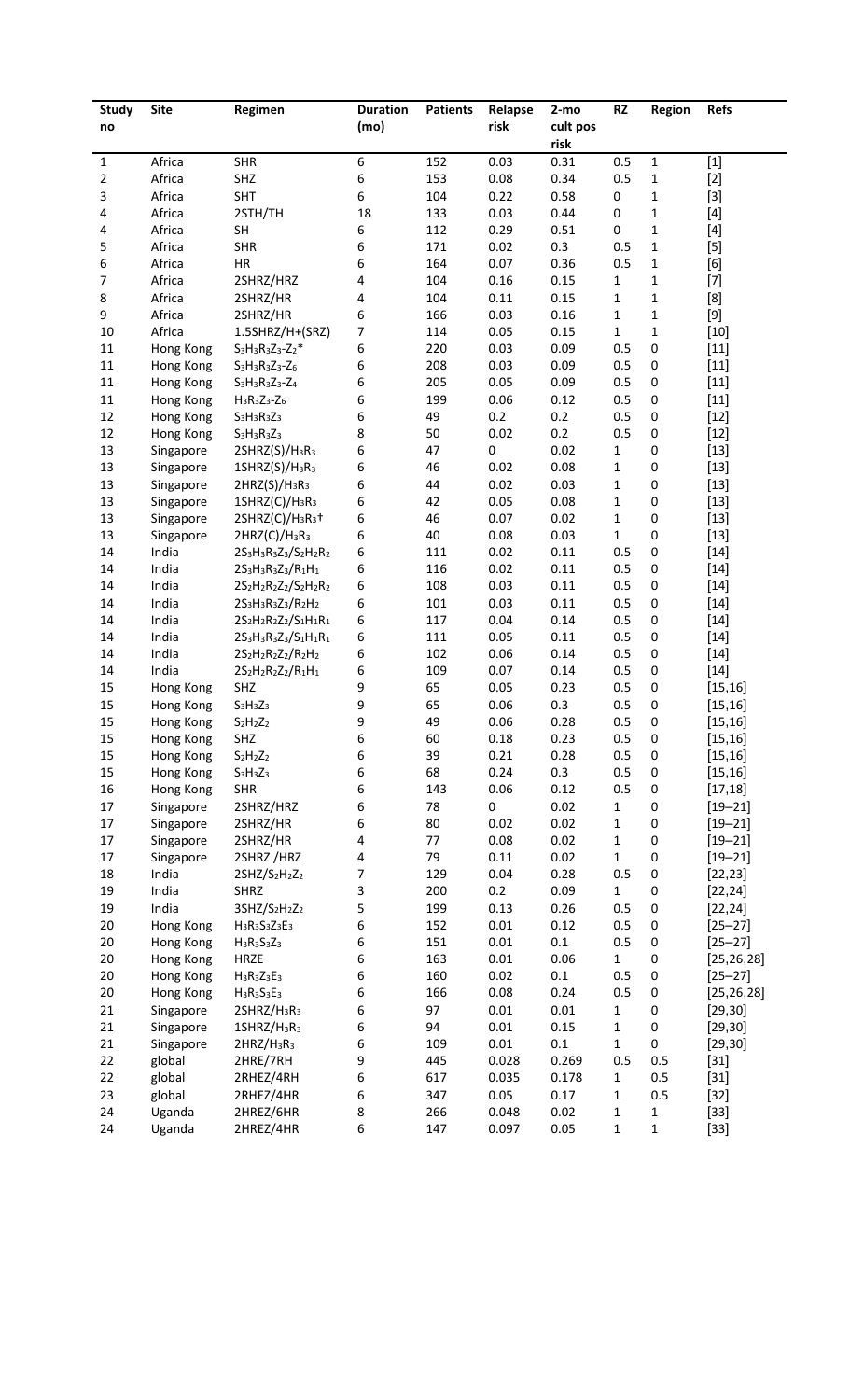## **References**

- 1. East African-British Medical Research Councils (1972) Controlled clinical trial of shortcourse (6-month) regimens of chemotherapy for treatment of pulmonary tuberculosis. Lancet 1: 1079-1085.
- 2. East African-British Medical Research Councils (1973) Controlled clinical trial of four short-course (6-month) regimens of chemotherapy for treatment of pulmonary tuberculosis. Second report. Lancet 1: 1331-1338.
- 3. East African-British Medical Research Councils (1974) Controlled clinical trial of four short-course (6-month) regimens of chemotherapy for treatment of pulmonary tuberculosis. Third report. Lancet 2: 237-240.
- 4. East African-British Medical Research Councils (1977) Results at 5 years of a controlled comparison of a 6-month and a standard 18-month regimen of chemotherapy for pulmonary tuberculosis. Am Rev Respir Dis 116: 3-8.
- 5. East African-British Medical Research Councils (1974) Controlled clinical trial of four short-course (6-month) regimens of chemotherapy for treatment of pulmonary tuberculosis. Lancet 2: 1100-1106.
- 6. East African-British Medical Research Councils (1976) Controlled clinical trial of four 6 month regimens of chemotherapy for pulmonary tuberculosis. Second report. Am Rev Respir Dis 114: 471-475.
- 7. East African-British Medical Research Councils (1978) Controlled clinical trial of five short-course (4-month) chemotherapy regimens in pulmonary tuberculosis. First report of 4th study. Lancet 2: 334-338.
- 8. East African-British Medical Research Councils (1981) Controlled clinical trial of five short-course (4-month) chemotherapy regimens in pulmonary tuberculosis. Second report of the 4th study. Am Rev Respir Dis 123: 165-170.
- 9. East and Central African-British Medical Research Council (1983) Controlled clinical trial of 4 short-couse regimens of chemotherapy (three 6-month and one 8-month) for pulmonary tuberculosis. Tubercle 64: 153-166.
- 10. Tanzania-British Medical Research Council (1996) A controlled trial of a 4-weekly supplement of rifampicin, pyrazinamide and streptomycin in the continuation phase of a 7-month daily chemotherapy regimen for pulmonary tuberculosis. S Afr Med J 86: 960- 965.
- 11. Hong Kong Chest Service-British Medical Research Council (1991) Controlled trial of 2, 4, and 6 months of pyrazinamide in 6-month, three-times-weekly regimens for smearpositive pulmonary tuberculosis, including an assessment of a combined preparation of isoniazid, rifampin, and pyrazinamide. Results at 30 months. Am Rev Respir Dis 143: 700-706.
- 12. Hong Kong Chest Service-Tuberculosis Research Centre-British Medical Research Council (1991) A controlled clinical comparison of 6 and 8 months of antituberculosis chemotherapy in the treatment of patients with silicotuberculosis in Hong Kong. Hong Kong Chest Service/tuberculosis Research Centre, Madras/British Medical Research Council. Am Rev Respir Dis 143: 262-267.
- 13. Singapore Tuberculosis Service-British Medical Research Council (1991) Assessment of a daily combined preparation of isoniazid, rifampin, and pyrazinamide in a controlled trial of three 6-month regimens for smear-positive pulmonary tuberculosis. Singapore Tuberculosis Service/British Medical Research Council. Am Rev Respir Dis 143: 707-712.
- 14. Balasubramanian R (1991) Fully intermittent six month regimens for pulmonary tuberculosis in south India. Indian J Tuberc 38: 51-53.
- 15. Hong Kong Tuberculosis Treatment Services-British Medical Research Council (1975) Controlled trial of 6- and 9-month regimens of daily and intermittent streptomycin plus isoniazid plus pyrazinamide for pulmonary tuberculosis in Hong Kong. Tubercle 56: 81- 96.
- 16. Hong Kong Tuberculosis Treatment Services-British Medical Research Council (1977) Controlled trial of 6-month and 9-month regimens of daily and intermittent streptomycin plus isoniazid plus pyrazinamide for pulmonary tuberculosis in Hong Kong. The results up to 30 months. Am Rev Respir Dis 115: 727-735.